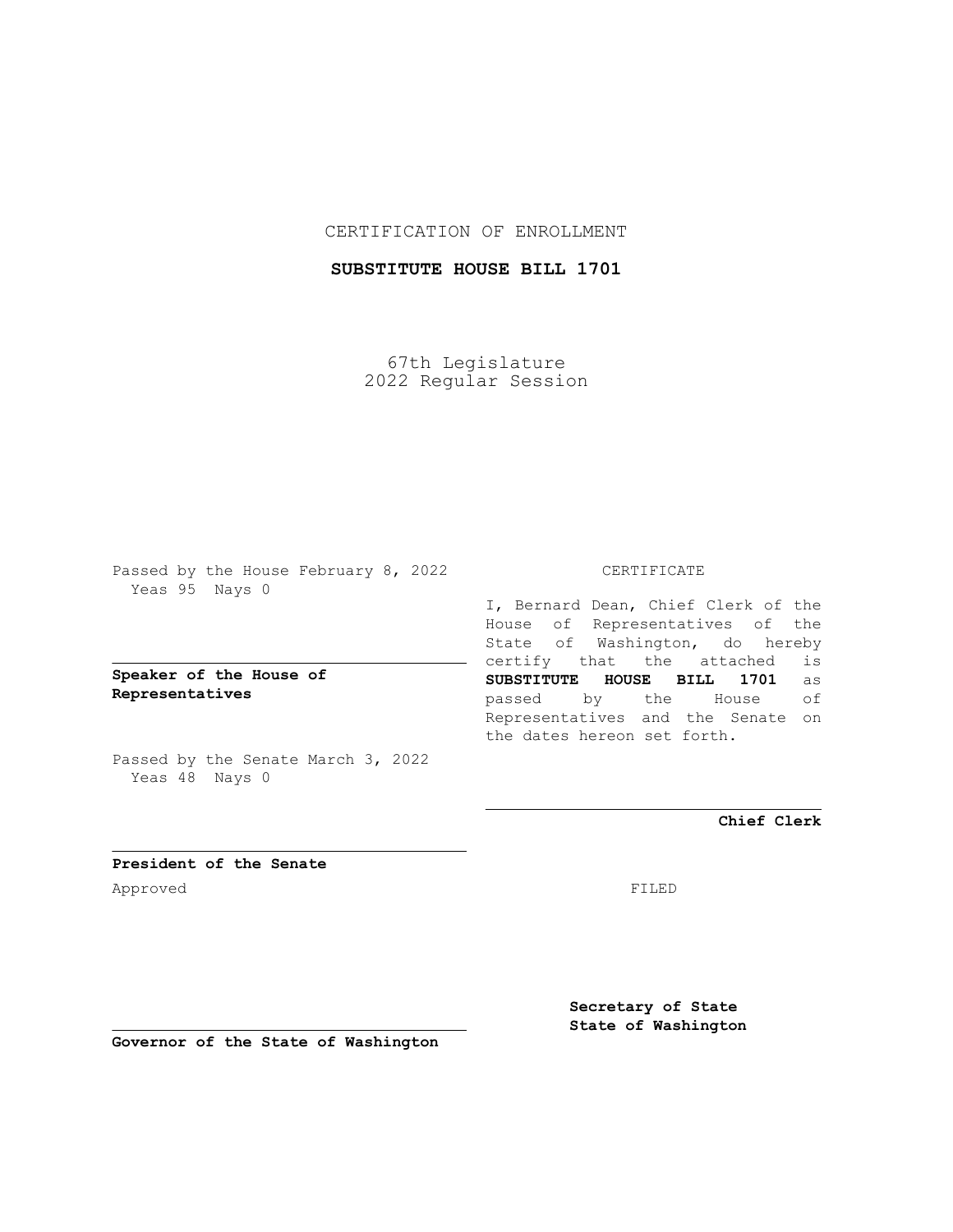#### **SUBSTITUTE HOUSE BILL 1701**

Passed Legislature - 2022 Regular Session

# **State of Washington 67th Legislature 2022 Regular Session**

**By** House Appropriations (originally sponsored by Representatives Bergquist, MacEwen, Sells, Bateman, Graham, Fitzgibbon, Callan, Peterson, Sullivan, Pollet, Maycumber, and Ormsby; by request of LEOFF Plan 2 Retirement Board)

READ FIRST TIME 02/01/22.

 AN ACT Relating to law enforcement officers' and firefighters' retirement system benefits; amending RCW 41.26.420, 41.26.463, 41.45.155, 41.45.158, 41.45.0604, and 41.26.802; adding a new section 4 to chapter 41.26 RCW; and creating a new section.

5 BE IT ENACTED BY THE LEGISLATURE OF THE STATE OF WASHINGTON:

6 **Sec. 1.** RCW 41.26.420 and 1993 c 517 s 2 are each amended to 7 read as follows:

 TIERED MULTIPLIER BENEFIT IMPROVEMENT. (1) Except as provided in RCW 41.26.530, a member of the retirement system shall receive a retirement allowance equal to two percent of such member's final 11 average salary for each year of service.

 (2) Beginning January 16, 2023, members new to the retirement system after February 1, 2021, who earn more than 15 years of service credit shall receive a tiered multiplier retirement allowance as 15 follows:

16 (a) Two percent of such member's final average salary for the 17 first 15 years of service;

18 (b) Two and one-half percent of such member's final average 19 salary for the 10 years of service after 15 years and up to 25 years; 20 and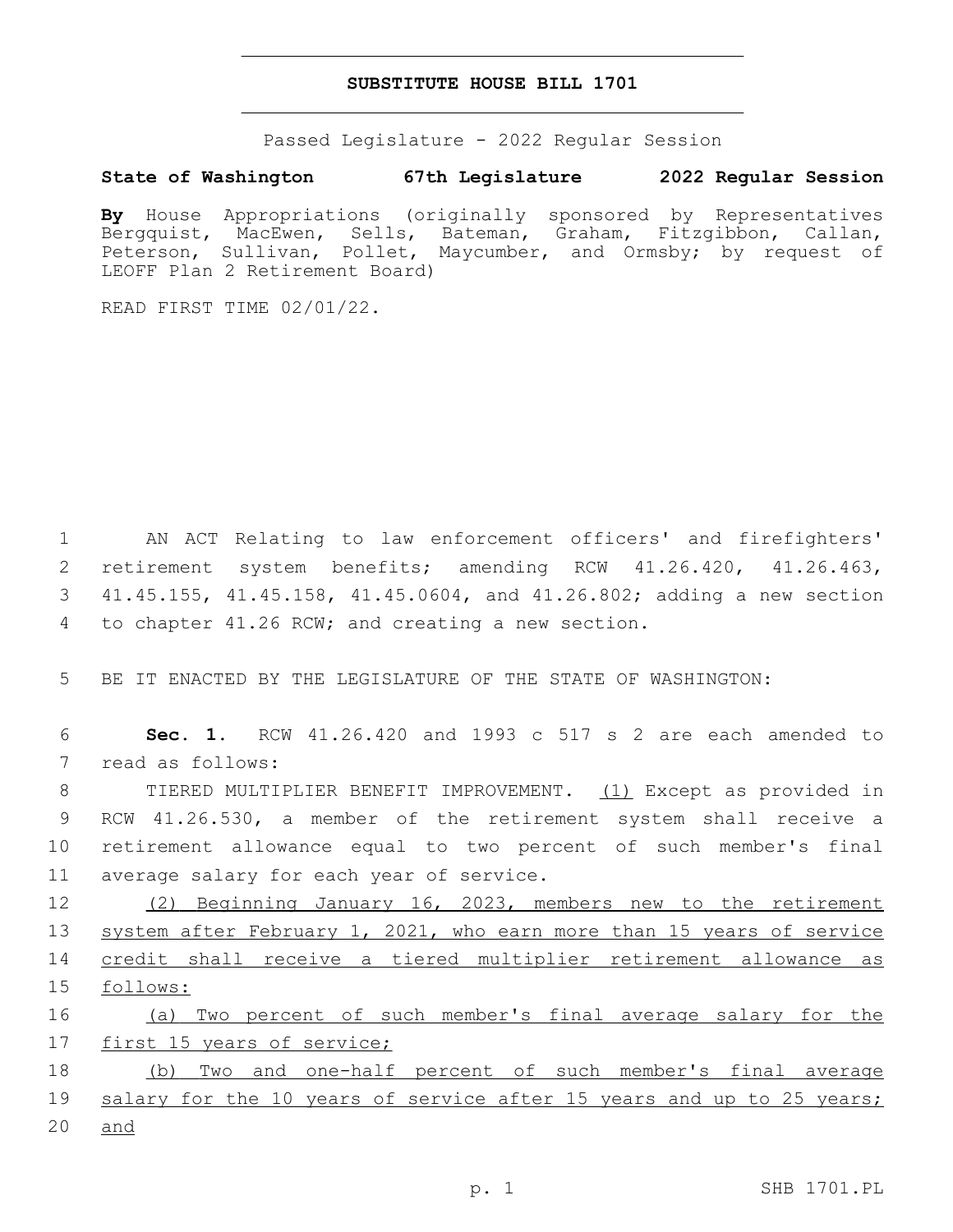(c) Two percent of such member's final average salary for years of service above 25 years. (3) Members active in the retirement system on or before February 1, 2021, at retirement must make an irrevocable choice between the lump sum defined benefit in section 2 of this act or a tiered multiplier retirement allowance as follows: (a) Two percent of such member's final average salary for the 8 first 15 years of service; (b) Two and one-half percent of such member's final average 10 salary for the 10 years of service after 15 years and up to 25 years; and (c) Two percent of such member's final average salary for years of service above 25 years. (4) Any member who receives the tiered multiplier benefit in this section is not eligible for the lump sum defined benefit in section 2

of this act.

 NEW SECTION. **Sec. 2.** A new section is added to chapter 41.26 RCW under the subchapter heading "plan 2" to read as follows:

 LUMP SUM BENEFIT IMPROVEMENT. (1) Members who are retired on or before February 1, 2021, will receive a one-time lump sum defined benefit of \$100 per service credit month payable by January 31, 2023.

 (a) Members who retired for an in the line of duty disability under RCW 41.26.470 shall receive the greater of the lump sum defined benefit of \$100 per service credit month or a lump sum defined 25 benefit of \$20,000.

 (b) A member's beneficiary is eligible for an in the line of duty death benefit under RCW 41.26.048. If there is more than one eligible beneficiary the lump sum defined benefit will be distributed in 29 accordance with RCW 41.26.048.

 (c) If the member is deceased the member's survivor beneficiary under RCW 41.26.460 is eligible for this lump sum defined benefit.

 (2) Members who are active in the plan on or before February 1, 2021, must make an irrevocable choice at retirement between the tiered multiplier benefit defined in RCW 41.26.420(3) or a one-time lump sum defined benefit of \$100 per service credit month to be paid 36 at retirement.

 (a) Members who retire for an in the line of duty disability under RCW 41.26.470 and who elect to receive this lump sum defined benefit shall receive the greater of the lump sum defined benefit of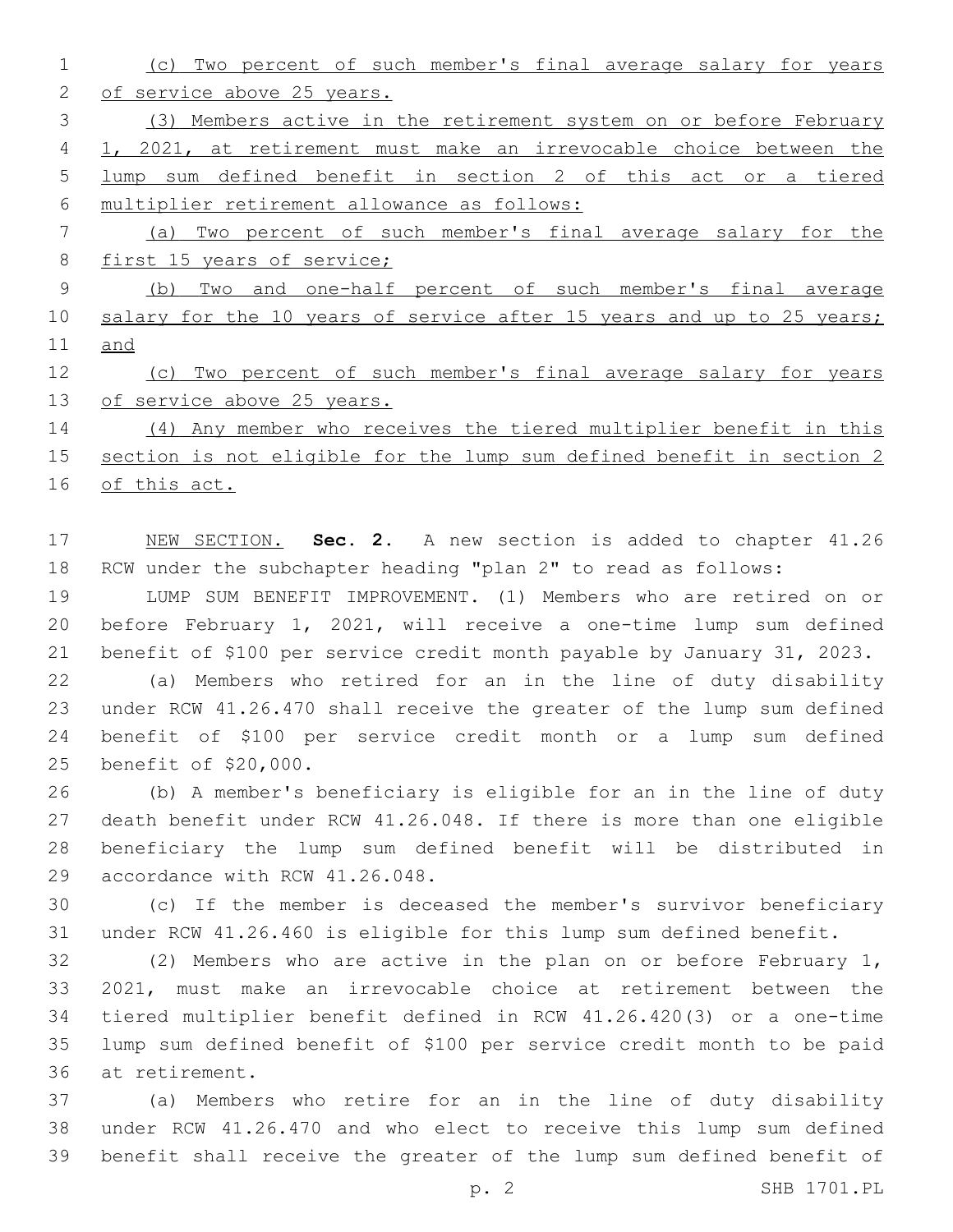\$100 per service credit month or a lump sum defined benefit of 2 \$20,000.

 (b) A member's beneficiary eligible for an in the line of duty death benefit under RCW 41.26.048 and who elects to receive this lump sum defined benefit shall receive the greater of the lump sum defined benefit of \$100 per service credit month or a lump sum defined benefit of \$20,000. If there is more than one eligible beneficiary the lump sum defined benefit will be distributed in accordance with 9 RCW 41.26.048.

 (c) For a beneficiary of a member who dies in service but not in 11 an in the line of duty death, the distribution shall be made according to the member's beneficiary designation under this chapter.

 (3) Members who are inactive on or before February 1, 2021, but who later return to membership must make an irrevocable choice at retirement between the tiered multiplier benefit in RCW 41.26.420 and 16 this lump sum defined benefit.

 (4) Members who receive a refund of contributions under RCW 41.26.540 are not eligible for this lump sum defined benefit.

 (5) This lump sum defined benefit is exempt from judicial process 20 and taxes under RCW 41.26.053.

 (6) Any member who receives this lump sum defined benefit is not eligible for the tiered multiplier benefit in RCW 41.26.420.

 **Sec. 3.** RCW 41.26.463 and 2014 c 91 s 1 are each amended to read as follows:24

 ANNUITY OPTION. (1) At the time of retirement, plan 2 members may purchase an optional actuarially equivalent life annuity benefit from 27 the (( $\overline{\text{Washington}}}$ )) Washington law enforcement officers' and 28 firefighters' ((retirement)) system plan 2 retirement fund established in RCW 41.50.075. A minimum payment of twenty-five 30 thousand dollars is required.

 (2) Retirees, or their beneficiaries, who have received a one- time lump sum defined benefit under section 2 of this act may purchase an optional actuarially equivalent life annuity benefit from the Washington law enforcement officers' and firefighters' system 35 plan 2 retirement fund established in RCW 41.50.075, with the money received from the lump sum defined benefit. A minimum payment of \$20,000 is required.

 (3) Subject to rules adopted by the department, a member purchasing an annuity under this section must pay all of the cost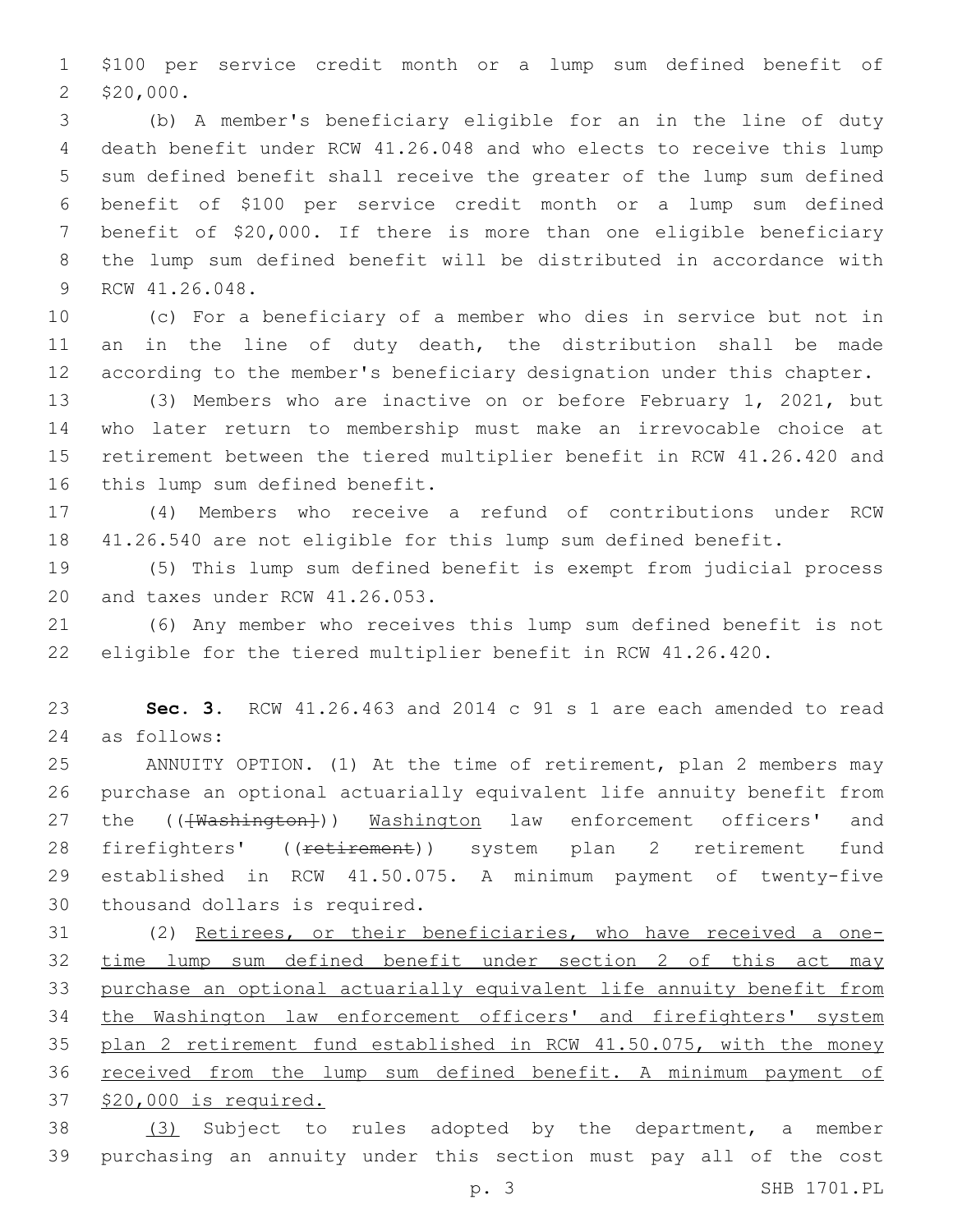with an eligible rollover, direct rollover, or trustee-to-trustee 2 transfer from an eligible retirement plan.

 (a) The department shall adopt rules to ensure that all eligible rollovers and transfers comply with the requirements of the internal revenue code and regulations adopted by the internal revenue service. The rules adopted by the department may condition the acceptance of a rollover or transfer from another plan on the receipt of information necessary to enable the department to determine the eligibility of any transferred funds for tax-free rollover treatment or other 10 treatment under federal income tax law.

 (b) "Eligible retirement plan" means a tax qualified plan offered 12 by a governmental employer.

 **Sec. 4.** RCW 41.45.155 and 2009 c 561 s 6 are each amended to read as follows:14

 MINIMUM CONTRIBUTION RATES. (1) Beginning July 1, 2011, a minimum contribution rate is established for the plans 2 and 3 normal cost as part of the basic employer contribution rate for the public employees' retirement system. The minimum contribution rate for the plans 2 and 3 employer normal cost shall equal the total contribution rate required to fund eighty percent of the plans 2 and 3 employer normal cost as calculated under the entry age normal cost method. This minimum rate, when applicable, shall be collected in addition to any contribution rate required to amortize past gain-sharing 24 distributions in plan 3.

 (2) Beginning July 1, 2011, a minimum contribution rate is established for the plan 2 normal cost as part of the basic employer contribution rate for the public safety employees' retirement system. The minimum contribution rate for the plan 2 normal cost shall equal the total contribution rate required to fund eighty percent of the plan 2 normal cost as calculated under the entry age normal cost 31 method.

 (3) Beginning September 1, 2011, a minimum contribution rate is established for the plans 2 and 3 normal cost as part of the basic employer contribution rate for the school employees' retirement system. The minimum contribution rate for the plans 2 and 3 employer normal cost shall equal the total contribution rate required to fund eighty percent of the plans 2 and 3 employer normal cost as calculated under the entry age normal cost method. This minimum rate,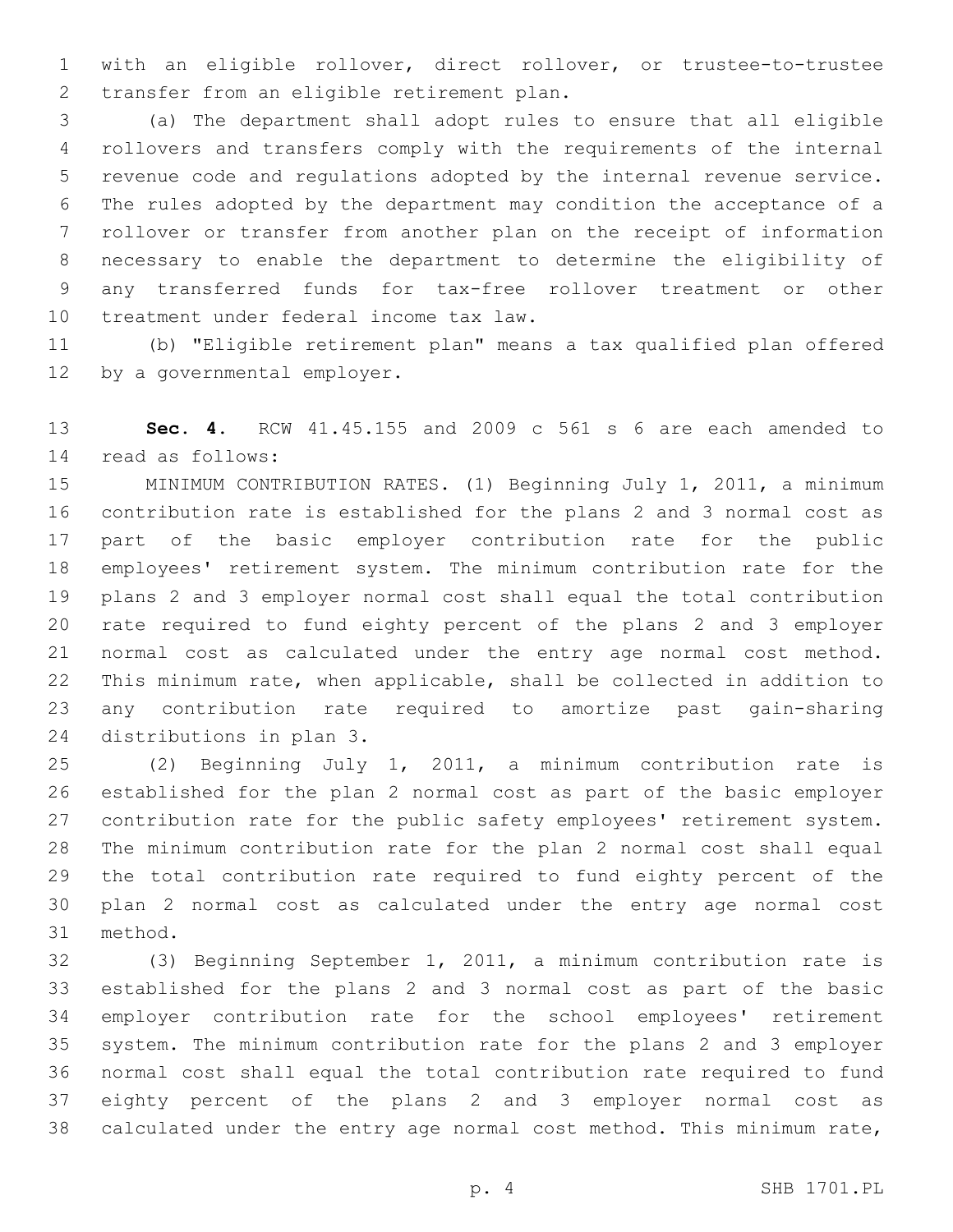when applicable, shall be collected in addition to any contribution rate required to amortize past gain-sharing distributions in plan 3.

 (4) Beginning September 1, 2011, a minimum contribution rate is established for the plans 2 and 3 normal cost as part of the basic employer contribution rate for the teachers' retirement system. The minimum contribution rate for the plans 2 and 3 employer normal cost shall equal the total contribution rate required to fund eighty percent of the plans 2 and 3 employer normal cost as calculated under the entry age normal cost method. This minimum rate, when applicable, shall be collected in addition to any contribution rate required to amortize past gain-sharing distributions in plan 3.

 (5) A minimum contribution rate is established for the plan 2 normal cost as part of the basic employer and state contribution rate for the law enforcement officers' and firefighters' retirement system. The council may not adopt changes to the minimum contribution 16 rate for plan 2 of the law enforcement officers' and firefighters' 17 retirement system under subsection (6) of this section. On June 30th of each even-numbered year, if the funded status of the law 19 enforcement officers' and firefighters' retirement system plan 2 as measured by the most recent completed actuarial valuation performed 21 by the office of the state actuary is:

 (a) Less than 105 percent, then the minimum contribution rate for the employer and state normal cost shall equal the total contribution rate required to fund 100 percent of the plan 2 employer normal cost 25 as calculated under the entry age normal cost method;

 (b) Greater than or equal to 105 percent and less than 110 percent, then the minimum contribution rate for the employer and state normal cost shall equal the total contribution rate required to fund 90 percent of the plan 2 employer normal cost as calculated 30 under the entry age normal cost method; or

 (c) Greater than or equal to 110 percent, then the minimum contribution rate for the employer and state normal cost shall equal the total contribution rate required to fund 80 percent of the plan 2 employer normal cost as calculated under the entry age normal cost method.

 (6) Upon completion of each biennial actuarial valuation, the state actuary shall review the appropriateness of these minimum contribution rates and recommend to the council any adjustments as may be needed due to material changes in benefits or actuarial 40 assumptions, methods, or experience. ((Any)) The minimum contribution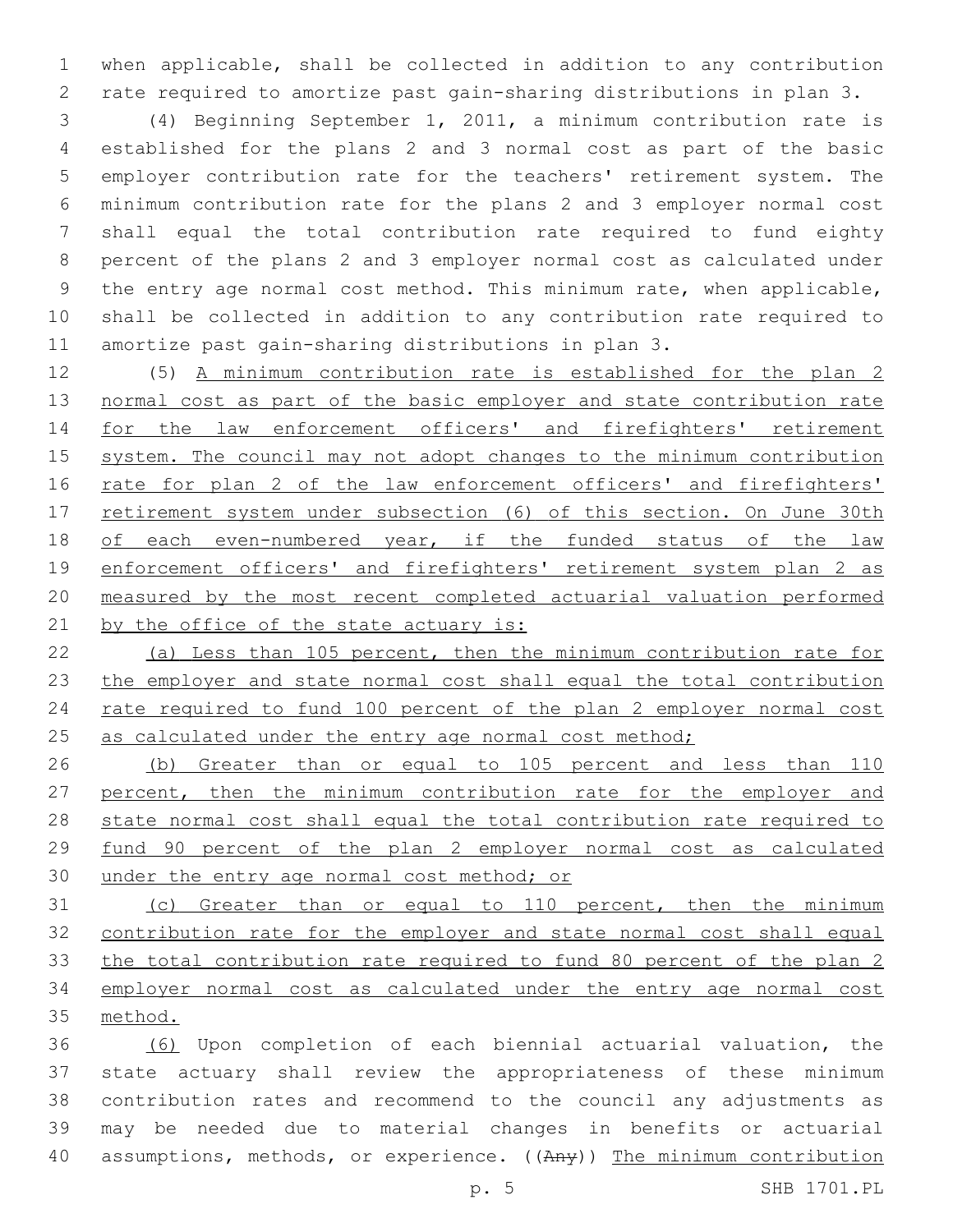1 rates in this section, including changes adopted by the council, 2 shall be subject to revision by the legislature.

 **Sec. 5.** RCW 41.45.158 and 2006 c 365 s 4 are each amended to 4 read as follows:

 MINIMUM CONTRIBUTION RATES. (1) Beginning July 1, 2009, a minimum contribution rate is established for the plans 2 and 3 normal cost as part of the required contribution rate for members of plan 2 of the public employees' retirement system. The minimum contribution rate for the plans 2 and 3 employee normal cost shall equal the total contribution rate required to fund eighty percent of the plans 2 and 3 employee normal cost as calculated under the entry age normal cost 12 method.

 (2) Beginning September 1, 2009, a minimum contribution rate is established for the plans 2 and 3 normal cost as part of the required contribution rate for members of plan 2 of the school employees' retirement system. The minimum contribution rate for the plans 2 and 3 employee normal cost shall equal the total contribution rate required to fund eighty percent of the plans 2 and 3 employee normal cost as calculated under the entry age normal cost method.

 (3) Beginning September 1, 2009, a minimum contribution rate is established for the plans 2 and 3 normal cost as part of the required contribution rate for members of plan 2 of the teachers' retirement system. The minimum contribution rate for the plans 2 and 3 employee normal cost shall equal the total contribution rate required to fund eighty percent of the plans 2 and 3 employee normal cost as calculated under the entry age normal cost method.

 (4) A minimum contribution rate is established for the plan 2 normal cost as part of the basic member contribution rate for the law 29 enforcement officers' and firefighters' retirement system. The council may not adopt changes to the minimum contribution rate for plan 2 of the law enforcement officers' and firefighters' retirement system under subsection (5) of this section. On June 30th of each even-numbered year, if the funded status of the law enforcement officers' and firefighters' retirement system plan 2 as measured by the most recent completed actuarial valuation performed by the office of the state actuary is:

 (a) Less than 105 percent, then the minimum contribution rate for the member normal cost shall equal the total contribution rate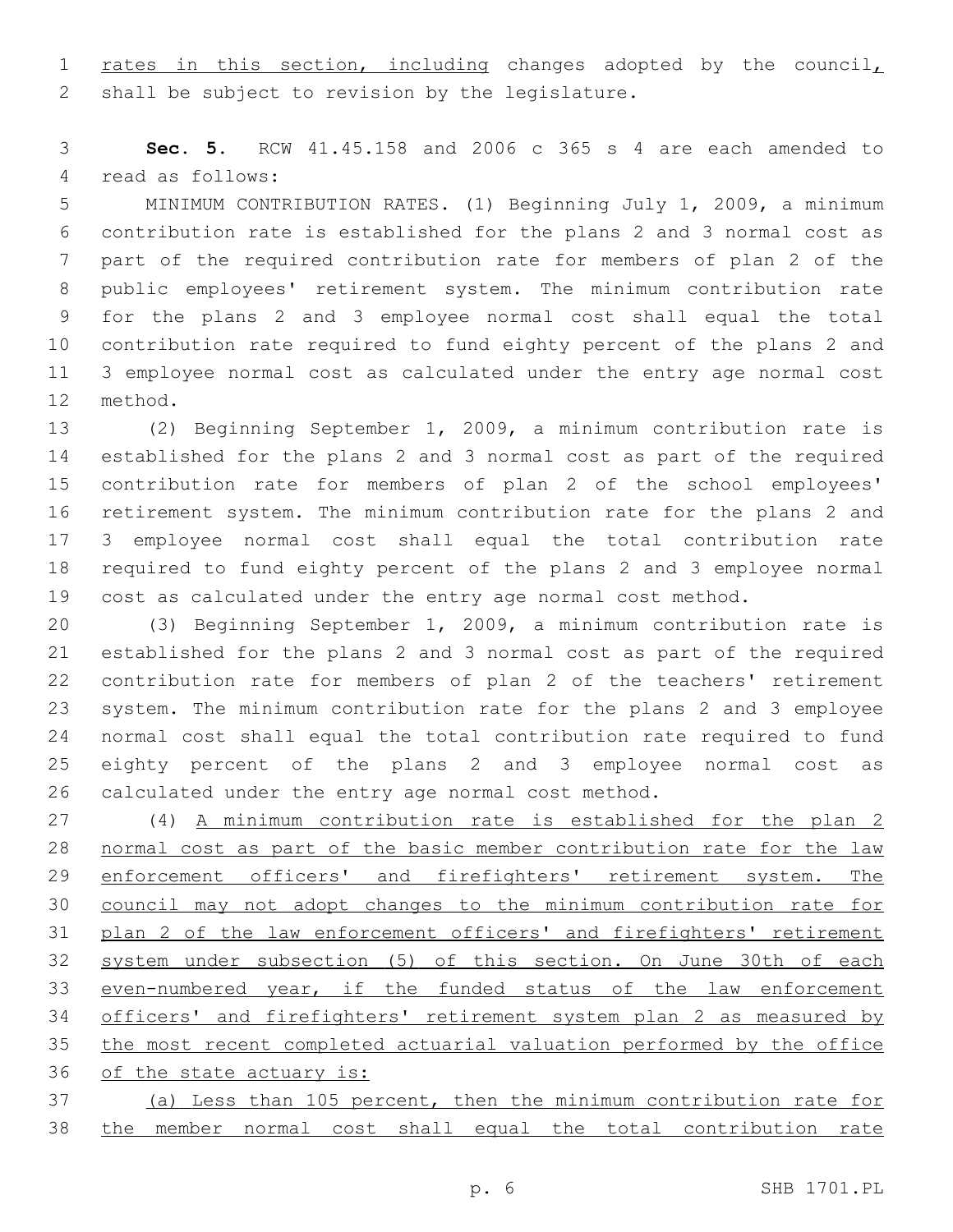required to fund 100 percent of the plan 2 member normal cost as 2 calculated under the entry age normal cost method;

 (b) Greater than or equal to 105 percent and less than 110 percent, then the minimum contribution rate for the member normal cost shall equal the total contribution rate required to fund 90 percent of the plan 2 member normal cost as calculated under the entry age normal cost method; or

 (c) Greater than or equal to 110 percent, then the minimum contribution rate for the employer and state normal cost shall equal the total contribution rate required to fund 80 percent of the plan 2 11 employer normal cost as calculated under the entry age normal cost method.

 (5) Upon completion of each biennial actuarial valuation, the state actuary shall review the appropriateness of these minimum contribution rates and recommend to the legislature any adjustments as may be needed due to material changes in benefits or actuarial 17 assumptions, methods, or experience.

 **Sec. 6.** RCW 41.45.0604 and 2007 c 280 s 3 are each amended to 19 read as follows:

 FREEZE LEOFF 2 CONTRIBUTION RATES. (1)(a) Not later than July 31, 2008, and every even-numbered year thereafter, the law enforcement officers' and firefighters' plan 2 retirement board shall adopt contribution rates for the law enforcement officers' and firefighters' retirement system plan 2 as provided in RCW  $41.26.720(1)(a)$ .

 (b) For 2021-2023 and 2023-2025 fiscal biennia, contribution 27 rates for the law enforcement officers' and firefighters' retirement system plan 2 may not exceed the rates adopted by the law enforcement officers' and firefighters' plan 2 retirement board in 2020.

 (2) The law enforcement officers' and firefighters' plan 2 retirement board shall immediately notify the directors of the office of financial management and department of retirement systems of the state, employer, and employee rates adopted. Thereafter, the director shall collect those rates adopted by the board. The rates shall be effective for the ensuing biennial period, subject to any legislative modifications.36

 **Sec. 7.** RCW 41.26.802 and 2019 c 366 s 2 are each amended to 38 read as follows: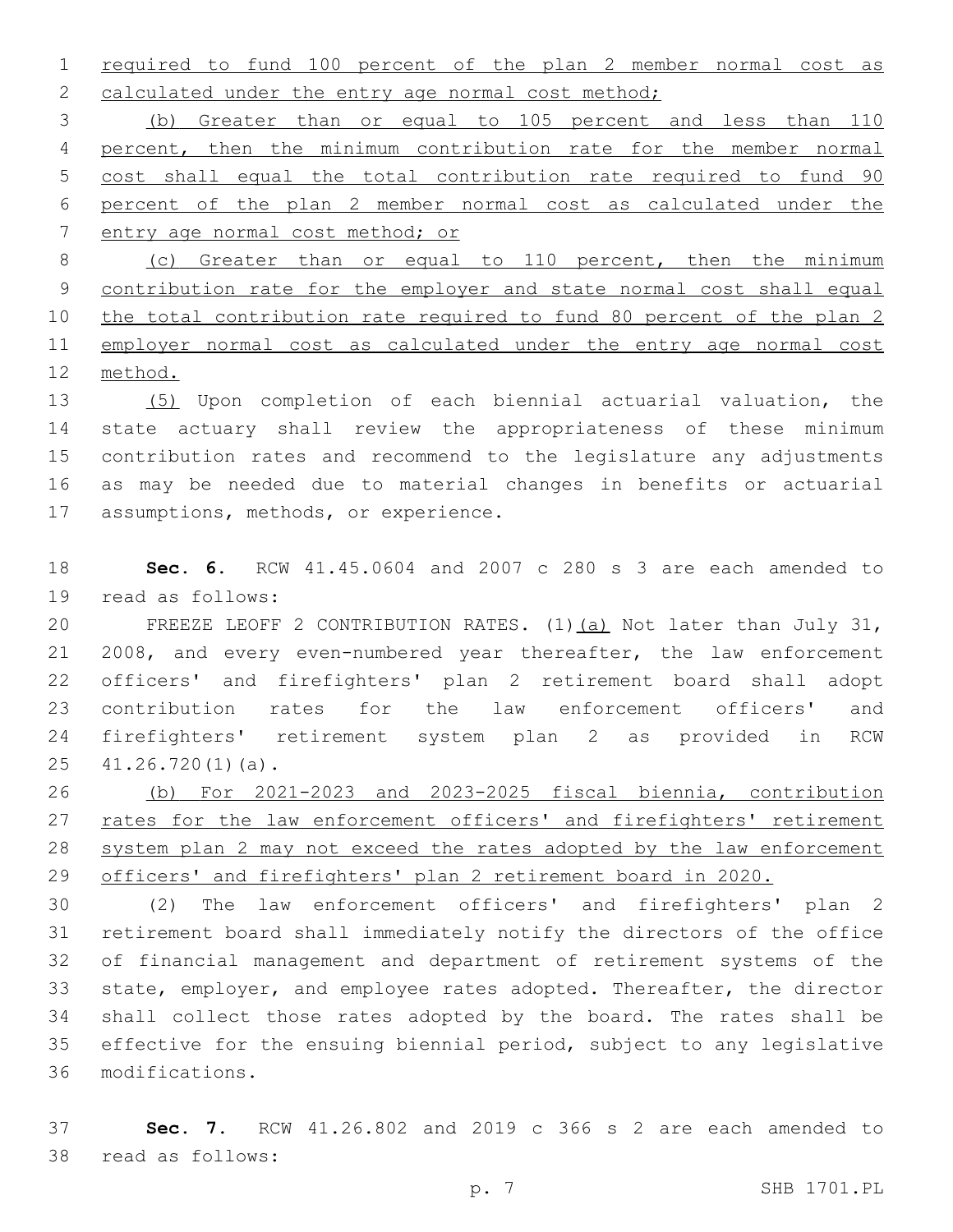TRANSFER OF FUNDS. (1) Prior to May 13, 2019, this section required certain transfers to be made to the local public safety enhancement account. After May 13, 2019, except for the transfer in subsection (2) of this section, no further transfers will be made to the local public safety enhancement account pursuant to this section.

 (2) On July 1, 2019, the state treasurer shall transfer the sum of three hundred million dollars from the law enforcement officers' and firefighters' plan 2 retirement fund to the local law enforcement officers' and firefighters' retirement system benefits improvement 10 account.

11 (3) By July 31, 2022, the Washington state investment board shall transfer the difference between the value of the benefit enhancements 13 in this act as identified by the office of the state actuary and the value of the local law enforcement officers' and firefighters' retirement system benefits improvement account, from the law 16 enforcement officers' and firefighters' system plan 2 retirement fund 17 to the local law enforcement officers' and firefighters' retirement system benefits improvement account.

 (4) By August 31, 2022, the Washington state investment board shall transfer the total available balance of the local law 21 enforcement officers' and firefighters' retirement system benefits improvement account to the law enforcement officers' and firefighters' system plan 2 retirement fund. The amount transferred under this subsection goes toward the benefit enhancements in this act.

 NEW SECTION. **Sec. 8.** OFFSET LANGUAGE. The transfer of funds in section 7 of this act is intended to pay the full cost of the benefit improvements in sections 1 and 2 of this act for current law enforcement officers' and firefighters' retirement system plan 2 members so that contribution rates under the plan's minimum funding policy for those members will not increase as a result of this benefit improvement. To accomplish this goal, after the transfer of funds in section 7 of this act the office of the state actuary must calculate a rate reduction to be applied to rates calculated in 35 sections  $4(5)$  (a) and (b) and  $5(4)$  (a) and (b) of this act. This rate must be calculated in time for it to go into effect on July 1, 2025,